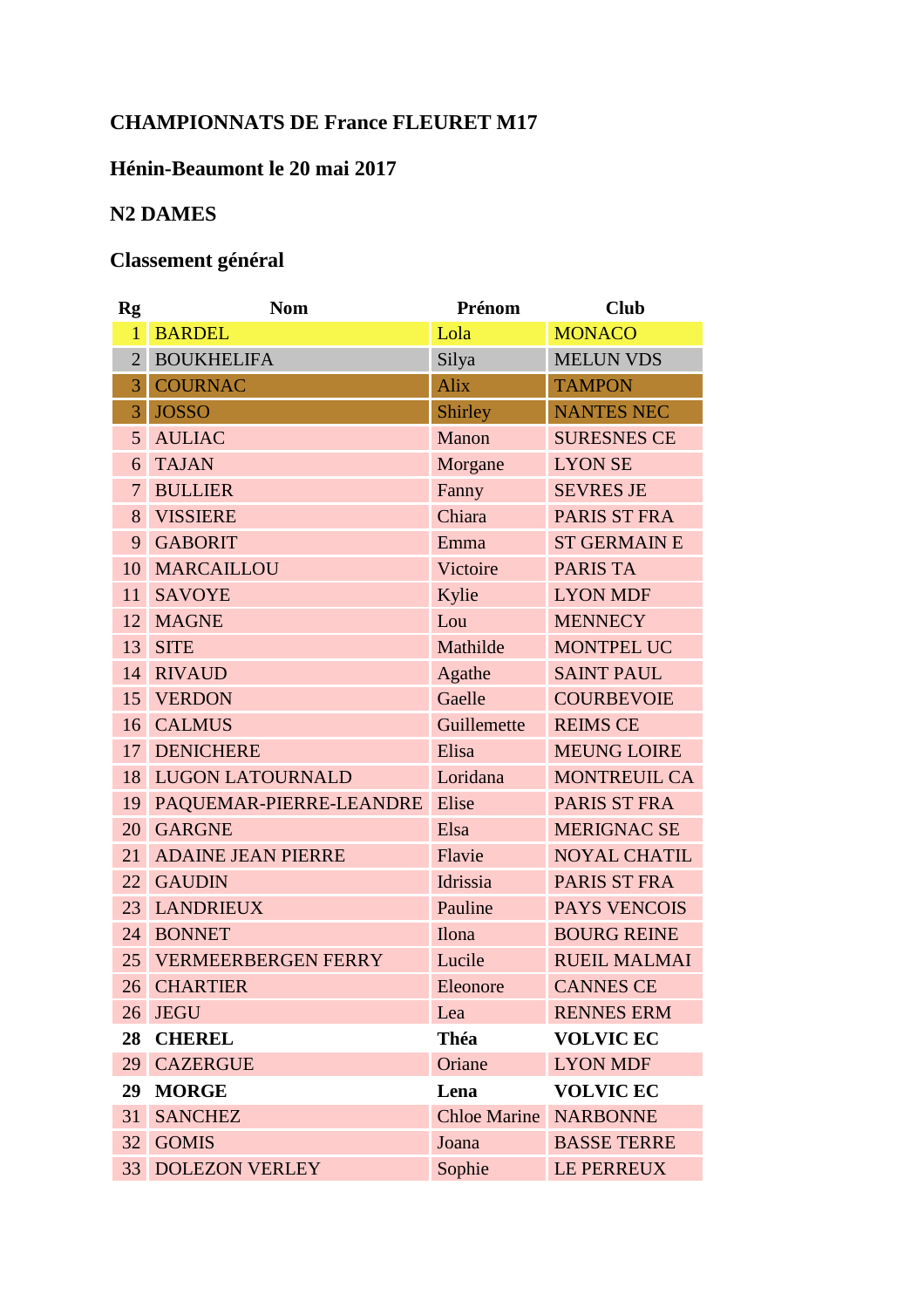| 34 | <b>MULLER</b>              | Lois           | <b>NANTES NEC</b>   |
|----|----------------------------|----------------|---------------------|
| 35 | <b>BERTEAU</b>             | Emma           | <b>VANDOEUVRE</b>   |
| 36 | <b>MAKANGOU NOWAKOWSKI</b> | Maeva          | <b>MT AIGNAN ES</b> |
| 37 | <b>CADOR</b>               | Lyson          | <b>COULOMMIERS</b>  |
| 38 | <b>BLONDEAU</b>            | Alexandra      | <b>MELUN VDS</b>    |
| 39 | <b>PRADEILLES</b>          | Marie          | <b>TOULOUSE UC</b>  |
| 40 | <b>BOUSSERON</b>           | Elise          | <b>LA ROCHELLE</b>  |
| 41 | <b>LENGLEMETZ</b>          | Zoe            | <b>SEVRES JE</b>    |
|    | 42 VERGNAL                 | Alixe          | <b>CORREZE HAUT</b> |
| 43 | <b>BROSSEAU</b>            | Anouk          | <b>ISSY MOUSQUE</b> |
| 44 | <b>SUTTER</b>              | Emma           | <b>STRASBOURG E</b> |
| 45 | <b>BOISSIER</b>            | Celia          | PRIVAS MG           |
| 46 | <b>MIKA</b>                | Emma           | <b>REIMS CE</b>     |
| 47 | <b>MEUCCI</b>              | Camille        | <b>ANTIBES</b>      |
| 48 | <b>FISCUS</b>              | Pauline        | <b>ECULLY</b>       |
| 49 | <b>HENERY</b>              | Anaïs          | <b>IVRY US</b>      |
| 50 | <b>OLIVIE</b>              | Ines           | <b>ISSY MOUSQUE</b> |
| 51 | <b>MASSOL</b>              | Garance        | <b>BOURG VALEN</b>  |
|    | <b>52 RENE CORAIL</b>      | Jade           | <b>DUCOS MSQ</b>    |
|    | 53 LOUZOUN                 | Zoe            | <b>MONTREUIL CA</b> |
| 54 | <b>LAZENNEC</b>            | Justine        | <b>MARSEILLE EC</b> |
| 55 | <b>FAUCHON</b>             | Sidonie        | <b>ANTONY</b>       |
| 56 | <b>SEVENE</b>              | Charlotte      | <b>SURESNES CE</b>  |
| 57 | <b>DESBLANCS</b>           | Agathe         | <b>NANTES NEC</b>   |
| 58 | <b>HAMON</b>               | Marion         | <b>LYON SE</b>      |
| 59 | <b>LOMBARD</b>             | Manon          | PAYS VENCOIS        |
|    | 60 BOETE                   | Marie          | <b>REIMS CE</b>     |
| 61 | <b>GONZATO</b>             | Flore          | <b>AGEN SE</b>      |
| 62 | <b>MATEO</b>               | Elise          | <b>STRASBOURG E</b> |
| 63 | <b>DESOUBRY</b>            | Audrey         | <b>SABLE SARTHE</b> |
| 64 | <b>HENTZIEN</b>            | Charlotte      | <b>PUTTELANGE</b>   |
| 65 | <b>BRENDLE</b>             | Lucile         | <b>GUEBWILLER</b>   |
| 66 | <b>RAYMOND</b>             | Emeline        | <b>SIX FOURS SE</b> |
| 67 | <b>L'HOTELLIER</b>         | Lucie          | <b>COUTANCES 3M</b> |
| 68 | <b>FRADET</b>              | Candice        | <b>NARBONNE</b>     |
| 69 | <b>CHOURREU</b>            | Clara          | <b>LIMOUX EC</b>    |
| 70 | <b>GEITNER</b>             | Marguerite     | <b>MANDELIEU</b>    |
| 70 | <b>GIRARD</b>              | <b>Barbara</b> | <b>ENTENTE BH</b>   |
| 72 | THEVENON BERTHAUDIN        | Ambre          | <b>MOIRANS CES</b>  |
| 73 | <b>DANIEL</b>              | Deluvyne       | <b>VILLENEUVE T</b> |
|    | 74 GUENET                  | Noemie         | <b>VAUZELLES EC</b> |